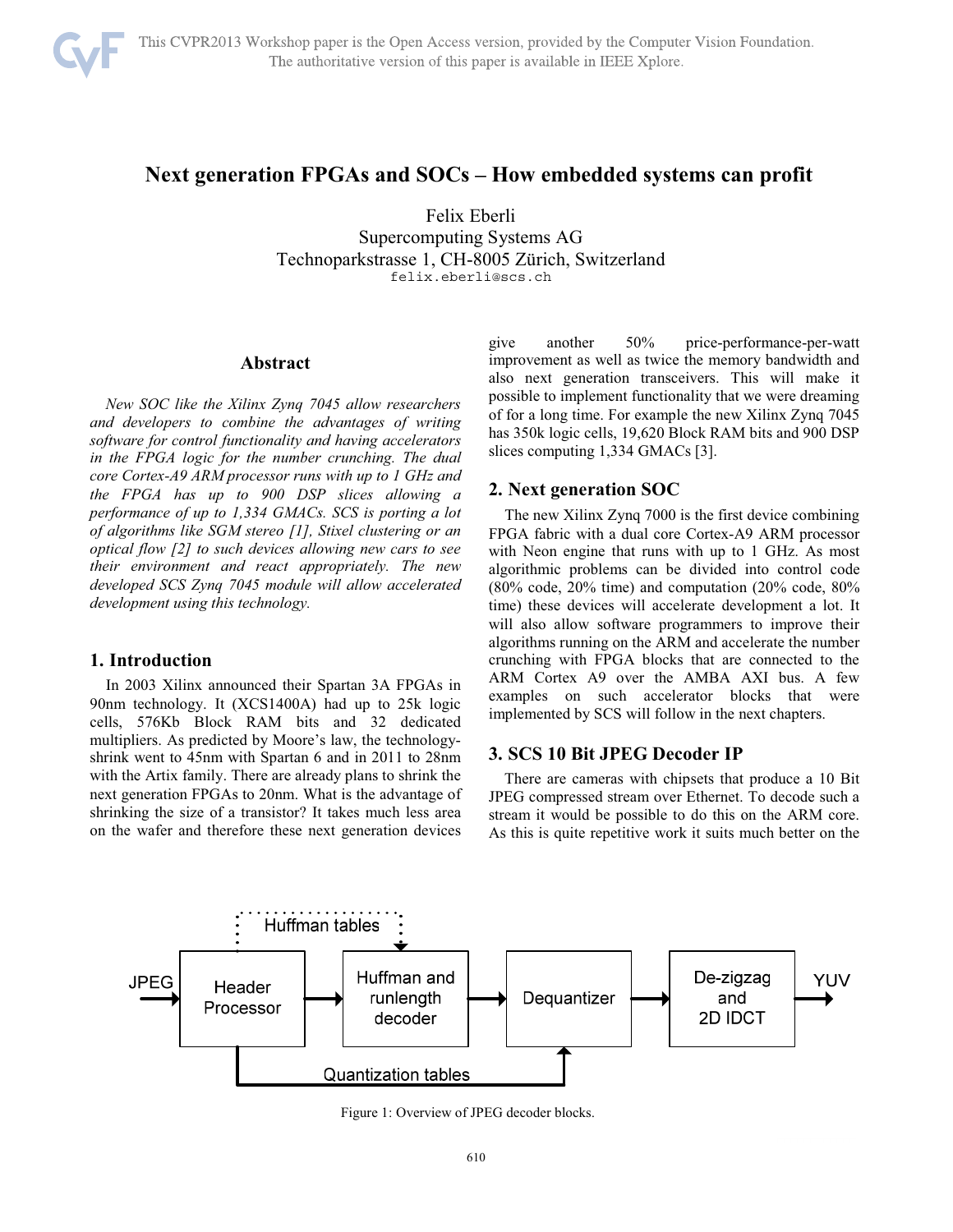FPGA fabric and keeps the processors free for more complex high-level tasks. JPEG decoding consists mainly on the building blocks that are shown in Figure 1. A more detailed description can be found on Wikipedia [4].

We implemented the IP in two versions. One version has a static Huffmann table and the other gets the Huffmann table dynamic from the JPEG header. As you can read in Table 1, using a static Huffman table uses much less resources and will also reach higher speed.

| Resources          | Huffman-static | Huffman-dynamic |
|--------------------|----------------|-----------------|
| Max. clock         | 135 MHz        | 133 MHz         |
| FF                 | 1,700          | 2,298           |
| <b>LUT</b>         | 2,000          | 2,427           |
| DSP48              | 5              | 5               |
| RAMB <sub>18</sub> | 3              | 3               |
| RAMB36             |                |                 |

Table 1: Resource utilization of the 10 Bit JPEG decoder in a Zynq 7020-1 device.

### **4. SCS Image Rectification IP**

To compute stereo disparity maps, many algorithms require rectified stereo input images. Depending on the amount of the camera lens distortion and mounting errors the size of the internal cache has to be adapted to reduce the external memory bandwidth. Our lookup table based algorithm produces these images by bilinear interpolation of the required output pixels from the input image. The main blocks are shown in Figure 2 and the used FPGA resources can be found in Table 2.

The cache allocation and the fitting of the linear approximation is optimized offline by software. Like this, the algorithm is capable to rectify a 2048x1536 image with 16fps.

| Resources          |         |
|--------------------|---------|
| Max. clock         | 130 MHz |
| FF                 | 2,000   |
| <b>LUT</b>         | 2,000   |
| DSP48              |         |
| RAMB <sub>18</sub> | 12      |

Table 2: Resource utilization of the rectification IP.



Figure 2: Overview of the image rectification block.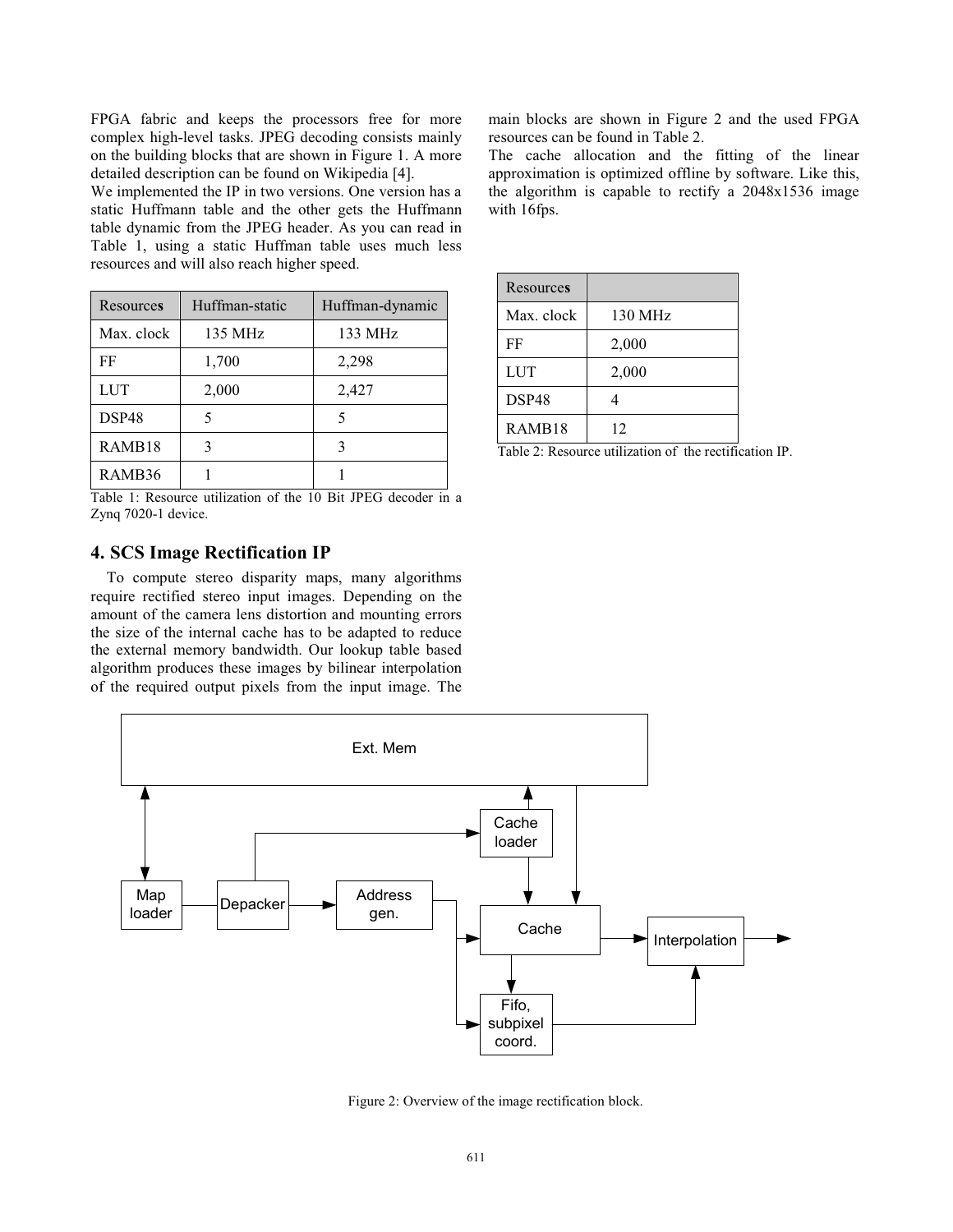### **5. Semi Global Matching Stereo**

The Semi Global Matching algorithm and its optimizations by Daimler are described 2009 in "A realtime low-power stereo vision engine using semi-global matching" [1]. The computation on a PC took 2s before we started to implement the FPGA solution. The FPGA accelerator was implemented for Spartan 6 and tested with the SCS Accelerator box. The needed ressorces are listed in Table 3. It is able to compute a disparity map as shown in Figure 3 from 1024x400 pixel input images with 128 disparities range and 25 fps. The combination of SGM and an optical flow is also known as 6D-Vision [5] that has won the Beckurts price in 2012 and was in the final of the German Future Prize in 2011.

### **6. Stixel**

Based on the excellent stereo computed by SGM, researchers from Daimler developed the Stixel representation [6]. Disparities are clustered together to rectangular bars called Stixel as you can see in Figure 4. The image shows the representation of an urban scene, the colors encode the distance (red=near, green=far). A big advantage is that subsequent steps such as obstacle detection, freespace computation or attention control don´t have to analyze half a million 3D points but only about 500-100 Stixels per image.



Figure 3: The SGM disparity map computed on the prototyping system. red=near, green=far.



Figure 4: Based on Stixel representation, it is much less computation effort to analyze the scene.

| 000                                                        | super computing systems: | 12V OC              | $0000$<br>$\bullet\bullet\bullet$                                                           |  |
|------------------------------------------------------------|--------------------------|---------------------|---------------------------------------------------------------------------------------------|--|
| 0000<br>$\bullet\bullet\bullet$                            |                          |                     | $\bullet\bullet\bullet\bullet$<br>$\bullet\bullet\bullet$<br>$\bullet\bullet\bullet\bullet$ |  |
| <b>AAAA</b><br>$\bullet\bullet\bullet$<br>0000             | ETH <sub>5</sub>         | ETH <sub>2</sub>    | 888<br>$\bullet\bullet\bullet\bullet$<br>$\bullet\bullet\bullet$                            |  |
| $\bullet\bullet\bullet$<br>0000<br>$\bullet\bullet\bullet$ |                          |                     | $\bullet\bullet\bullet\bullet$<br>$\bullet\bullet\bullet$<br>$\bullet\bullet\bullet\bullet$ |  |
| 0000<br>$\bullet\bullet\bullet$                            |                          | Channel 1<br>ALC: U | $\bullet\bullet\bullet$<br>$-0.01$<br>0000                                                  |  |
| 0000<br>$\bullet\bullet\bullet$<br>                        |                          |                     | $\bullet\bullet\bullet$<br>0000<br>$\bullet\bullet\bullet$                                  |  |

Figure 5: The SCS Accelerator Box with direct camera input connectors helps to prototype new systems.

| Resources          |         |
|--------------------|---------|
| Max. clock         | 130 MHz |
| FF                 | 12,000  |
| <b>LUT</b>         | 12,000  |
| DSP48              |         |
| RAMB <sub>18</sub> | 120     |

Table 3: Resource utilization of the SGM IP.